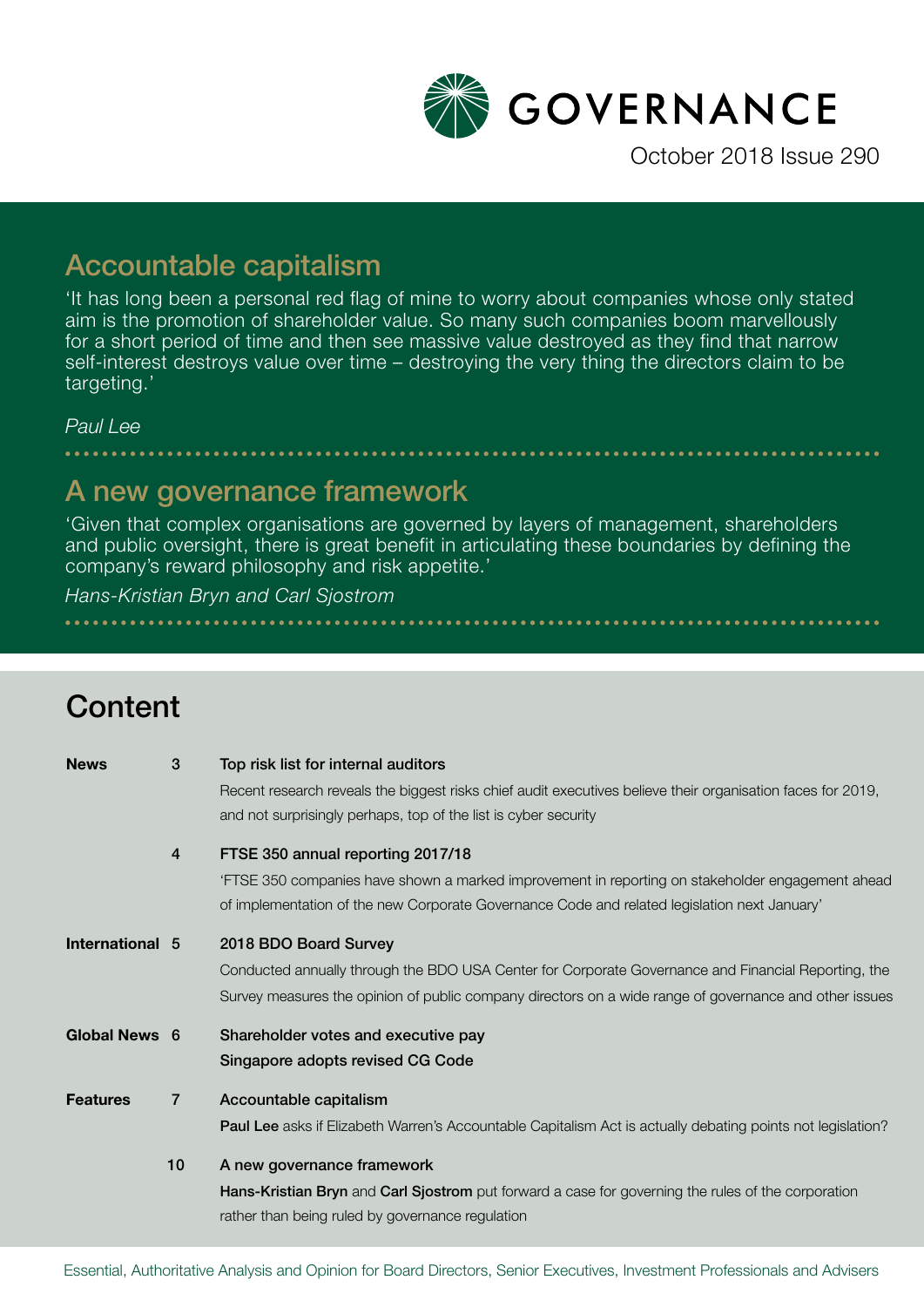# Feature

# Accountable capitalism

### Paul Lee asks if Elizabeth Warren's Accountable Capitalism Act is actually debating points not legislation?

Veteran US Democrat senator Elizabeth Warren introduced new legislation in August intended to 'return to the era when American corporations and American workers did well together'. Called the Accountable Capitalism Act, she states that it 'aims to reverse the harmful trends over the last thirty years that have led to record corporate profits and rising worker productivity but stagnant wages'.

The legislation seems to have little chance of progressing in the current fractious political environment – particularly given the Act's federalist tendencies which run counter to the strong tide running in favour of power staying devolved at state level. But perhaps the more interesting question is whether it is addressing the right issues and how effectively it deals with those issues.

There are five main elements of the proposed Act:

- 1. *Federal charter:* any US corporation with revenue over \$1 billion must have a federal charter as a 'United States corporation' under which it must (a) have a stated purpose of creating a 'general public benefit', ie a material positive impact on society, and (b) take account of the interests of all stakeholders, not just shareholders.
- 2. *Employee directors:* every United States corporation must have at least 40% of its board selected by employees.
- 3. *Restriction on share sales:* directors and officers of a United States corporation are barred from selling shares within five years of receiving them, or within three years of a share buyback.
- 4. *Ban on political expenditures:* no United States corporation may make political expenditures without the approval of both 75% of the board and 75% of its shareholders.
- 5. *Charter revocation:* a new Department of Commerce Office of United States Corporations will be able to revoke the federal charter of a United States corporation that engages in repeated and egregious illegal conduct.

The proposed Act is backed by a number of academics, both from legal and business faculties. Their supportive letter notes the historic origins of the privilege of incorporation – and the great gift that it brings of limited liability, whereby losses are kept at the level of the company and not attributed directly to the shareholders. It also highlights the race to the bottom for company standards that has occurred between the US states competing with each other for the tax revenue from

incorporating businesses, a race comprehensively won by the small state of Delaware which is home to more than half of all publicly traded corporations in the US.

But there is a surprising elision in the argument made by the academics from this historic perspective. They rightly note that the original US (they don't say this, but it was also the approach globally) corporations were subject to limiting charters under which they were established for specific purposes and were only granted limited liability to the extent they were carrying forward that purpose or purposes. The academics go on to suggest that since the abandonment of this narrow understanding of limiting charters the corporate sector has focused solely on shareholder value and that this has been to the detriment of broader prosperity. This seems to suggest that the change from the original form of charters happened sometime around 1980 rather than more than 50 years earlier – and the era of shared economic prosperity that the academics are clearly harking back to is clearly the 1950s and 1960s when economic growth lifted all ships. Yet the 1950s and 1960s were scarcely an era of narrowly-defined corporate charters, indeed they featured some of the most rambling conglomerates ever witnessed.

The break point that the academics have in mind is not based on corporate charters, but on the growth of the belief that it was enough of a purpose for companies that they should promote shareholder value alone, rather than seek something greater than themselves. It is the point when corporate purpose went out of fashion and was replaced by a mindset of shareholder value maximisation.

#### Is there a problem? Purpose and fairness

It is clearly the US business culture that the only role of companies is to maximise shareholder value. Yet it is a mystery why Americans imagine that their law requires them to think this.

The two cases usually quoted as evidencing this view are *Dodge v Ford Motor* from 1919, and the 2010 decision in *eBay v Newmark*. Both are cases of clear abuse of minority shareholders, whereby the majority is seeking to squeeze out the minority by trampling on their interests – the decisions are more about unfair treatment than they are about the purpose of the corporation.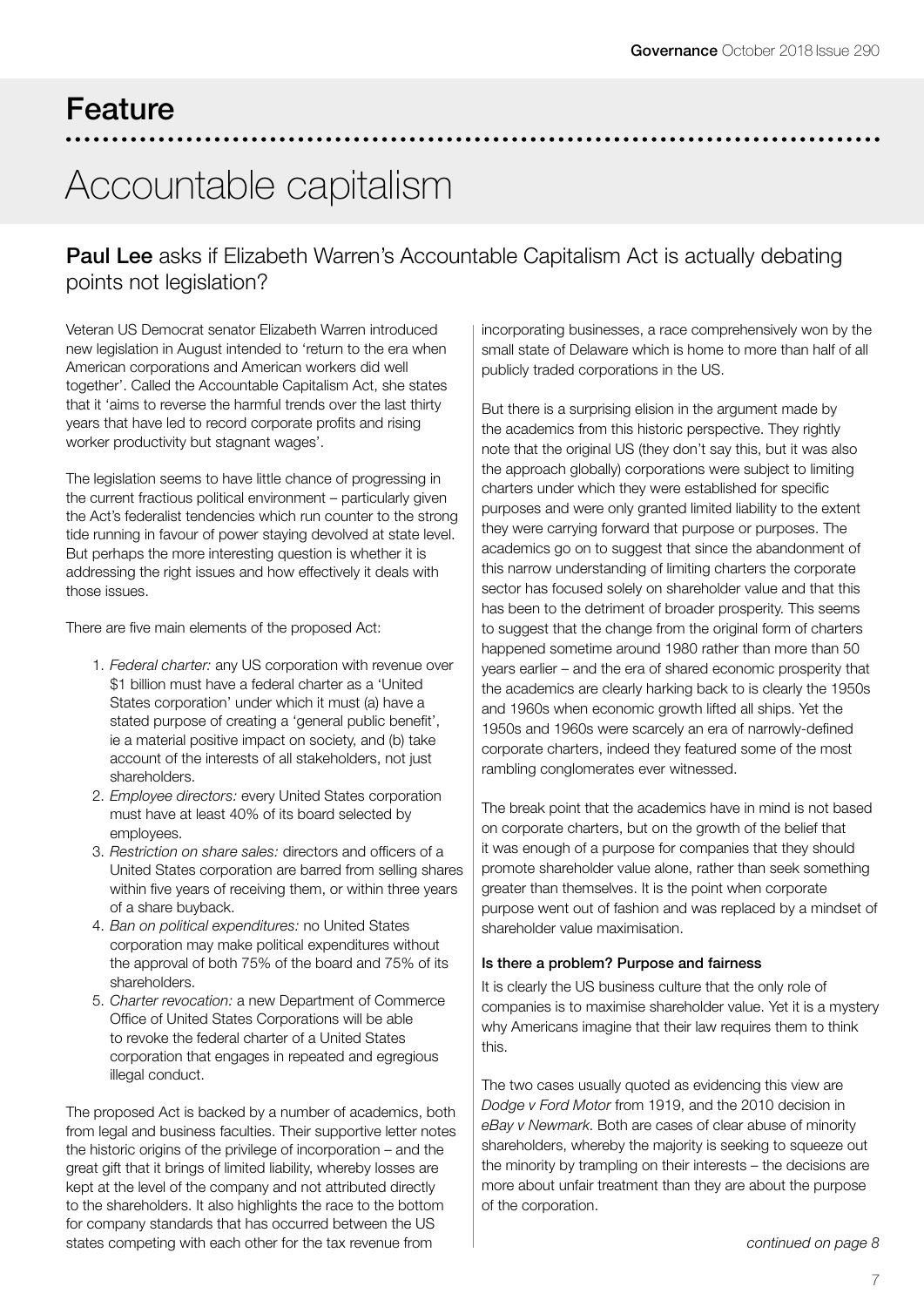# Feature

#### *continued from page 7*

'…the judge states explicitly: "the Court will not question rational judgments about how promoting non-stockholder interests – be it through making a charitable contribution, paying employees higher salaries and benefits, or more general norms like promoting a particular corporate culture – ultimately promote stockholder value".'

Indeed, it is nothing short of bizarre that *eBay v Newmark* is quoted as being a decision in favour of shareholder supremacy when the judge – who is transparently frustrated that the case was not argued as a breach of contract case – repeatedly notes the community service nature of Craigslist, the company at the core of the dispute, and the fact that it is successful while not seeking to maximise profits or operate competitively. Indeed, the judge states explicitly: 'the Court will not question rational judgments about how promoting non-stockholder interests – be it through making a charitable contribution, paying employees higher salaries and benefits, or more general norms like promoting a particular corporate culture – ultimately promote stockholder value'.

It would be hard to find a statement nearer to the strictures of the UK Companies Act 2006, s 172, that directors should promote the success of the company while having regard to the interests of a full range of stakeholders.

Thus, just as in the UK, the issue is psychological and cultural more than legal. The law in the US just as much as the UK commends attention being paid to stakeholder interests beyond a narrow understanding of shareholder value maximisation. It is just that boards and directors have forgotten this, and tend to focus on the narrowest possible understanding of their role. By doing so, over time they diminish their corporations and diminish the corporate world in the eyes of the population.

Just as greedy individuals tend to become despised by broader society, so too do greedy businesses. Over time they are shunned and do not prosper. When a whole corporate

world becomes consumed by a narrow understanding of its role – by greed – this is rightly over time perceived as unfair, and the corporate world becomes brought into disrepute. Perhaps it should be no wonder then that we currently face a growing sense of disaffection with the corporate world.

It has long been a personal red flag of mine to worry about companies whose only stated aim is the promotion of shareholder value. So many such companies boom marvellously for a short period of time and then see massive value destroyed as they find that narrow self-interest destroys value over time – destroying the very thing the directors claim to be targeting. These are also usually the hardest companies to influence, because in the boom years much of the investment community loves them and the executives are tempted to believe their own hype.

'Companies need to be aiming for something greater than themselves. This makes sense in terms of inspiring their workforce, shaping strategic thinking and driving success over time by remaining close to customers and communities.'

In place of this narrow focus on shareholder value, the growing agenda of corporate purpose (as championed by organisations such as the admirable Blueprint for Better Business) has to be right. Companies need to be aiming for something greater than themselves. This makes sense in terms of inspiring their workforce, shaping strategic thinking and driving success over time by remaining close to customers and communities. Sure, this may mean a slower form of value creation as the value needs to be shared a little more, but it is a more sustainable form of value creation, for society as a whole, but also for the individual company.

Thus the aim of the Federal Charter concept within the Accountable Capitalism Act has much to commend it: a purpose that is greater than narrow self-interest and a focus on stakeholders not just shareholders. But the problem is that the Act cedes too much ground – because those issues are already embedded in American law. They have just been conveniently forgotten. The wrong messages have been taken from the *eBay* case. This should be better understood; perhaps the Accountable Capitalism Act may provide an